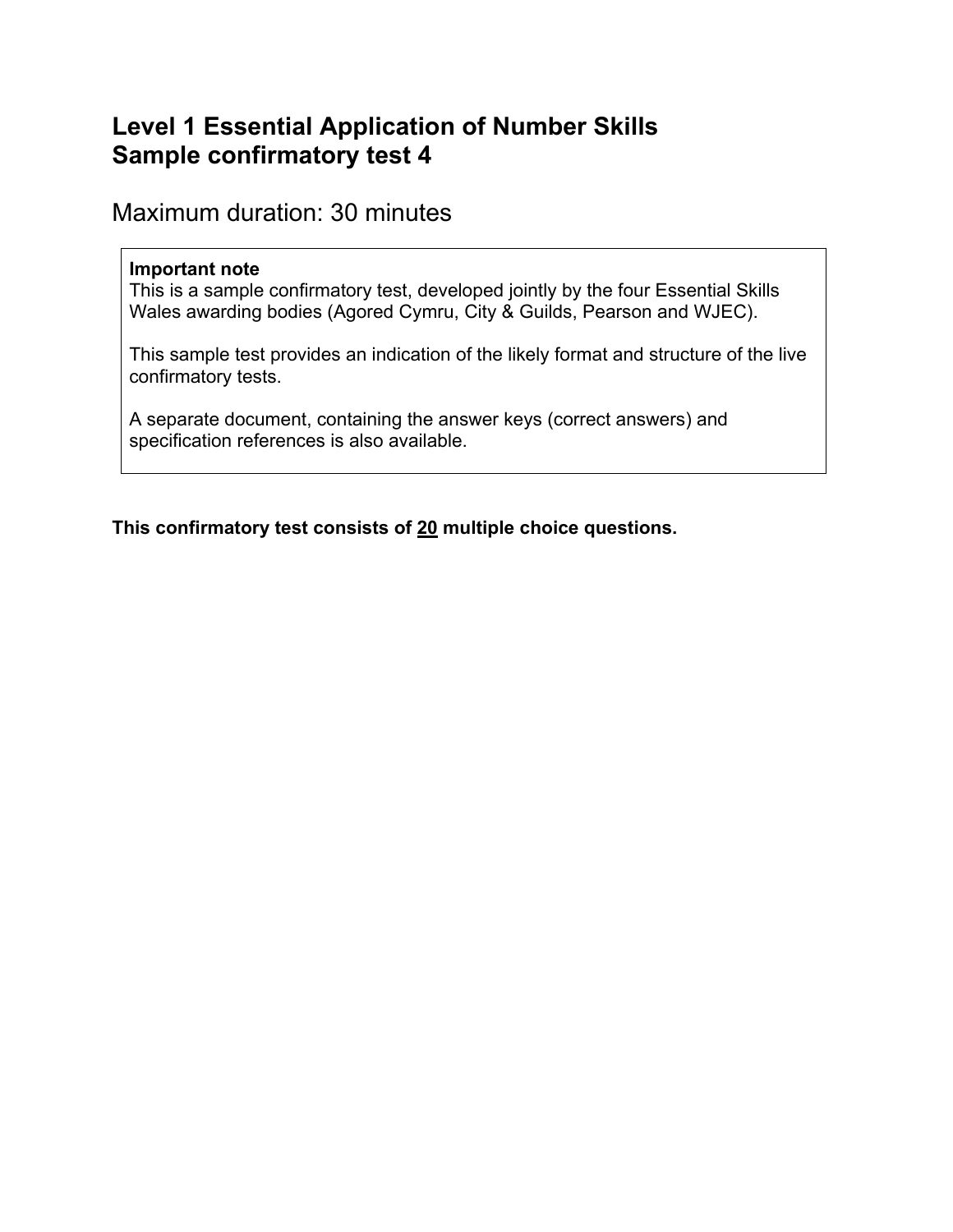#### **Questions 1 to 5 are about football.**

1 A football club pays twenty-nine million pounds for a player.

What is twenty-nine million pounds in figures?

- a £29000
- b £2900000
- c £29000000
- d £290000000
- 2 The cost of an adult season ticket is £418

The season ticket is for 20 games.

What is the cost for each game?

- a £20.09
- b £20.40
- c £20.90
- d £29.00
- 3 A supporter travels by coach to 16 matches.

She pays the coach fare of £18 for each match.

How much does she pay in total for the coach fares?

- a £126
- b £266
- c £288
- d £328
- 4 On one journey, the coach has 52 passengers.

On the coach  $\overline{\mathcal{L}}$  $\frac{3}{2}$  of the passengers are adults.

How many passengers are adults?

- $a$  13
- b 29
- $c$  35
- d 39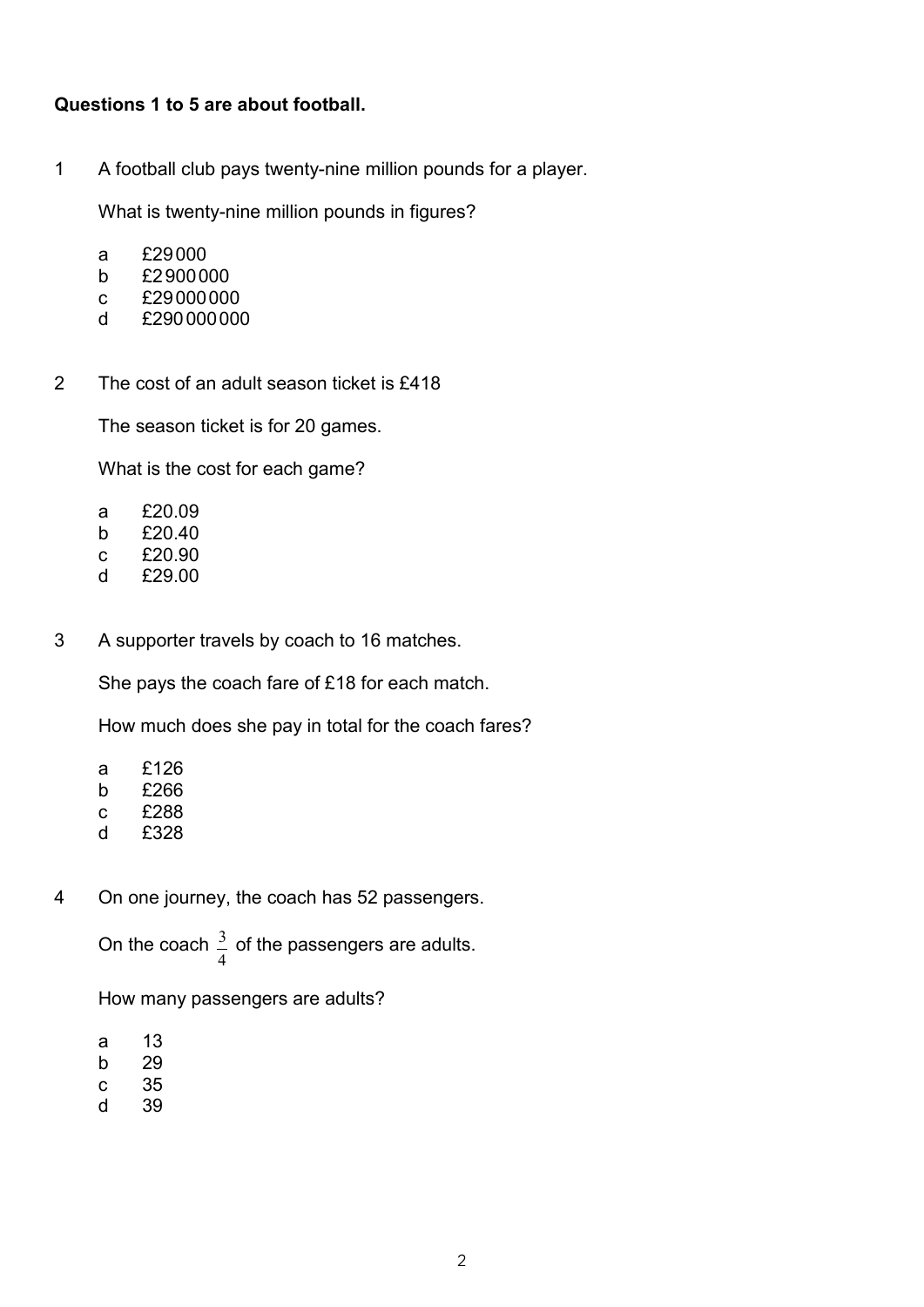5 The table shows part of a bus timetable.

| B39 service from Dash Road to Station $\equiv$ |      |      |      |      |
|------------------------------------------------|------|------|------|------|
| Dash Road                                      | 1600 | 1620 | 1640 | 1655 |
| Harlech Business                               | 1605 | 1625 | 1645 | 1700 |
| Park                                           |      |      |      |      |
| Grove Road                                     | 1615 | 1635 | 1655 | 1710 |
| <b>Football Ground</b>                         | 1625 | 1645 | 1705 | 1720 |
| Station $\geq$                                 | 1635 | 1655 | 1715 | 1730 |

A supporter needs to reach the football ground by 5 pm to catch the coach to an away match.

He lives on Dash Road.

What is the time of the latest bus he should get to reach the football ground by 5 pm?

- a 1600
- b 1620
- c 1640
- d 1645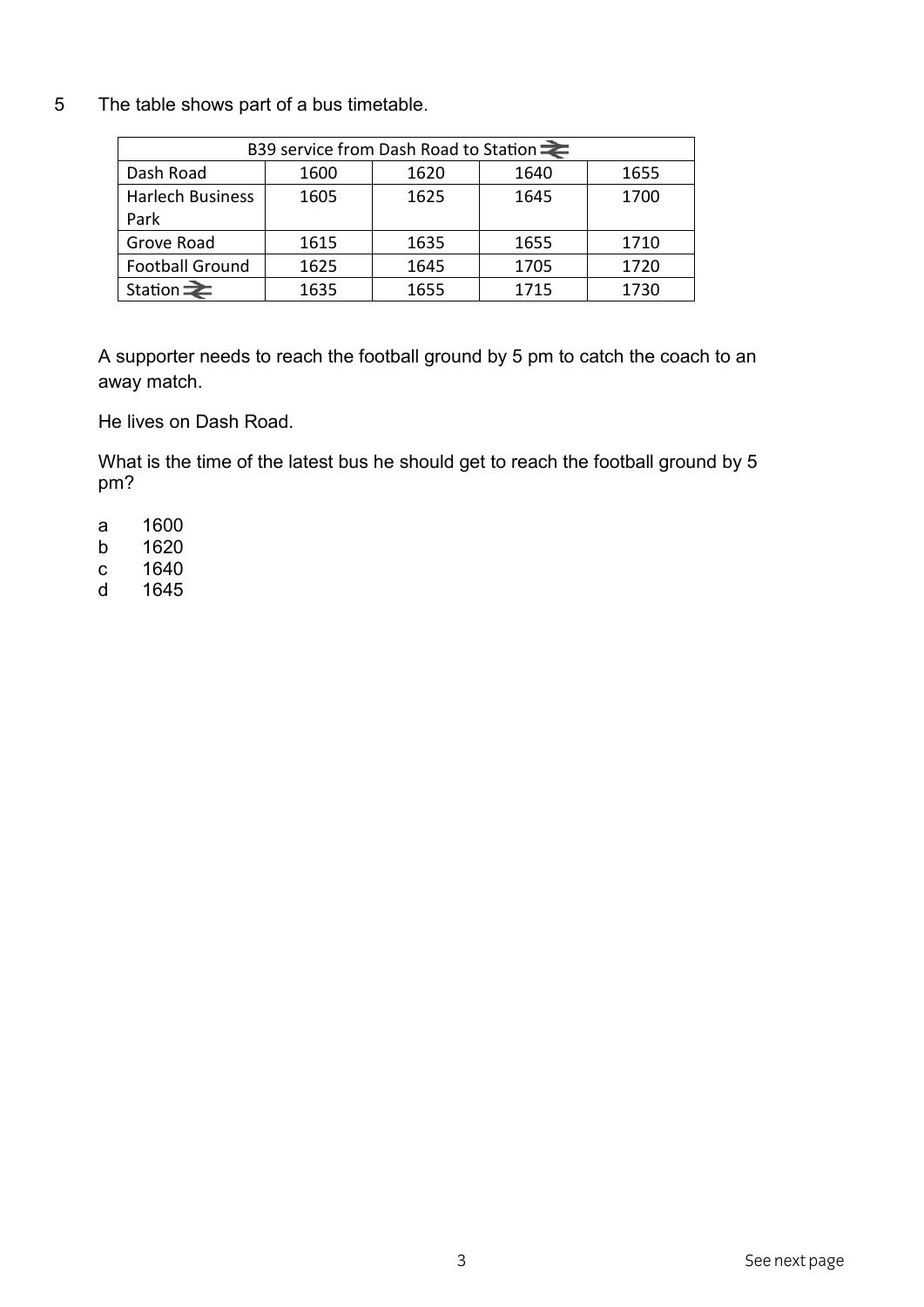# Question 6 to 9 are about healthy eating, diets and fitness.

Doctors advise us to eat 32 grams of fibre a day.  $6\phantom{a}$ 

A snack has 60% of the fibre that we need in a day.

What is 60% of 32 grams?

- 5.3 grams  $\mathsf{a}$
- 18.2 grams  $b$
- 19.2 grams  $\mathbf C$
- 22.0 grams d
- In another snack the ratio of fat to sugar is 1 to 6  $\overline{7}$

There are 1.5 grams of fat in the snack.

How much sugar is there in the snack?

- $\mathsf{a}$  $0.25$  grams
- $b$ 4.0 grams
- 7.5 grams  $\mathbf{C}$
- $\mathsf{d}$ 9.0 grams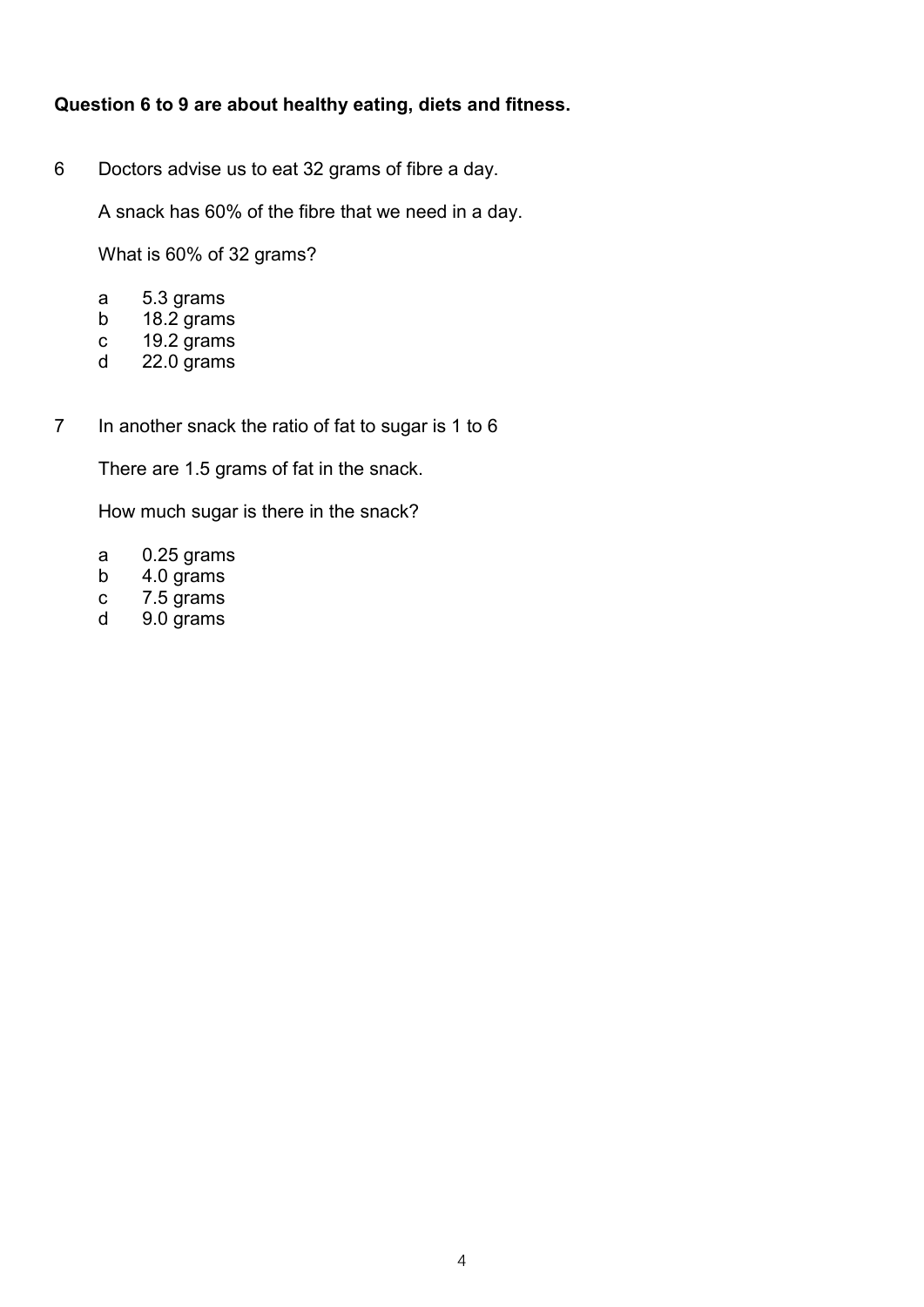|                     | Recommended weight in kg |                 |                |                |                        |                |
|---------------------|--------------------------|-----------------|----------------|----------------|------------------------|----------------|
|                     | Women                    |                 | Men            |                |                        |                |
| Height in<br>metres | Small<br>frame           | Medium<br>frame | Large<br>frame | Small<br>frame | <b>Medium</b><br>frame | Large<br>frame |
| 1.60                | 52                       | 56              | 61             | 55.5           | 59                     | 63.5           |
| 1.62                | 54                       | 58              | 62.5           | 57             | 60.9                   | 65             |
| 1.65                | 56                       | 60              | 64.5           | 58.5           | 62                     | 67             |
| 1.67                | 58                       | 61.5            | 66.5           | 60             | 64                     | 68             |
| 1.70                | 59.5                     | 63.5            | 68             | 62             | 66                     | 71             |
| 1.72                | 61                       | 65              | 70             | 63.5           | 67.5                   | 73             |

8 This is a table of recommended weights for women and men.

A man has a height of 1.70 metres.

He has a medium frame.

What is the recommended weight for the man?

- a 62 kg
- b  $63.5$  kg
- $c$  66 kg
- d 67.5 kg

9 A woman weighs 70.2 kg.

She joins the gym and loses 1.6 kg in weight.

What is her new weight?

- a 68.4 kg
- b 68.6 kg
- c 69.4 kg
- d 69.6 kg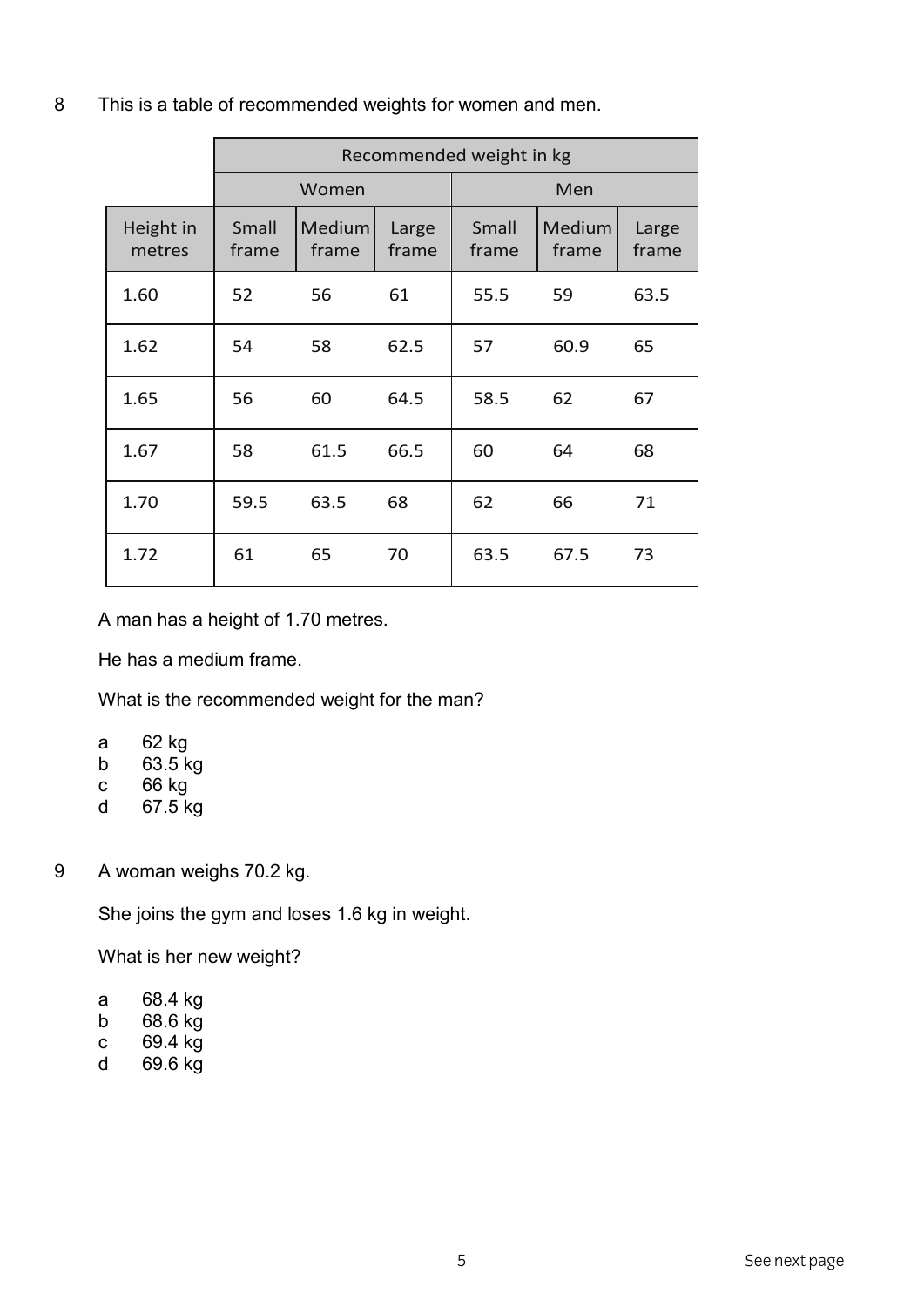#### **Questions 10 to 13 are about eggs.**

10 Eggs are sold by size: small, medium, large and very large.

The table shows the weight of an egg at each size.

| <b>Size</b> | Weight            |  |
|-------------|-------------------|--|
| Small       | Under 53 grams    |  |
| Medium      | 53-62 grams       |  |
| Large       | 63-72 grams       |  |
| Very large  | 73 grams and over |  |

There are 6 eggs of the same size in a box.

The total weight of the eggs is 336 g

What is the size of these eggs?

- a Small
- b Medium
- c Large
- d Very Large
- 11 Eggs are sold in boxes of six.

These are the weights of the eggs in one box.

| 47 grams<br>46 grams<br>50 grams | 51 grams | 52 grams | 51 grams |
|----------------------------------|----------|----------|----------|
|----------------------------------|----------|----------|----------|

What is the average (mean) weight of the eggs?

- a 49.3 grams
- b 49.5 grams
- c 50.5 grams
- d 51.0 grams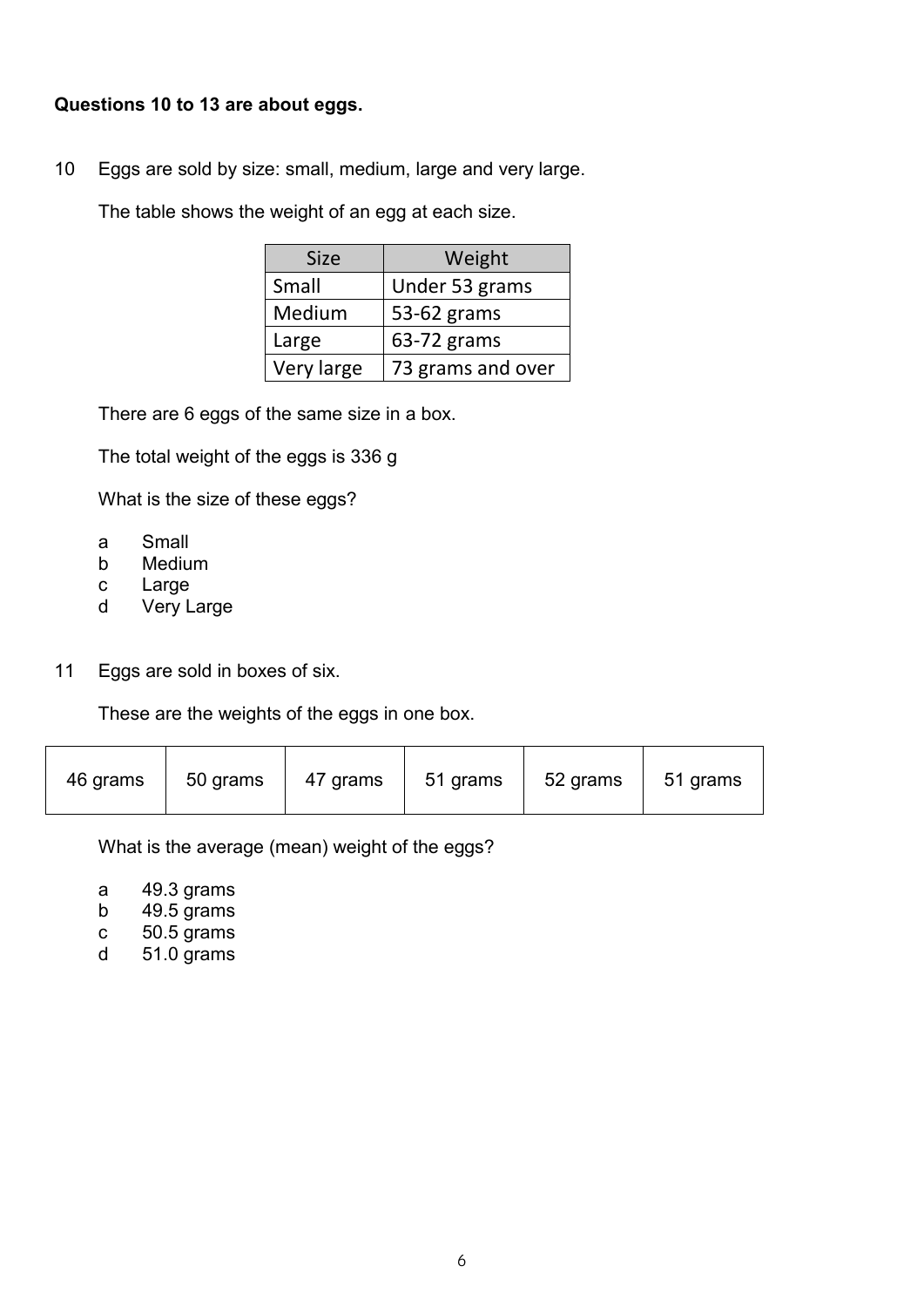A cook wants to know the weight of some eggs.  $12$ 



What is the weight shown on the scale?

- 162 g  $\mathsf{a}$
- $175<sub>g</sub>$  $\mathsf b$
- $180<sub>g</sub>$  $\mathbf{C}$
- $\sf d$  $192<sub>g</sub>$
- The weight of a chicken's egg is  $\frac{2}{5}$  of the weight of a goose egg. 13

What is  $\frac{2}{5}$  written as a percentage?

- $7\%$  $\mathsf a$
- $\mathsf b$ 10%
- $\mathbf{c}$ 25%
- $\mathsf d$ 40%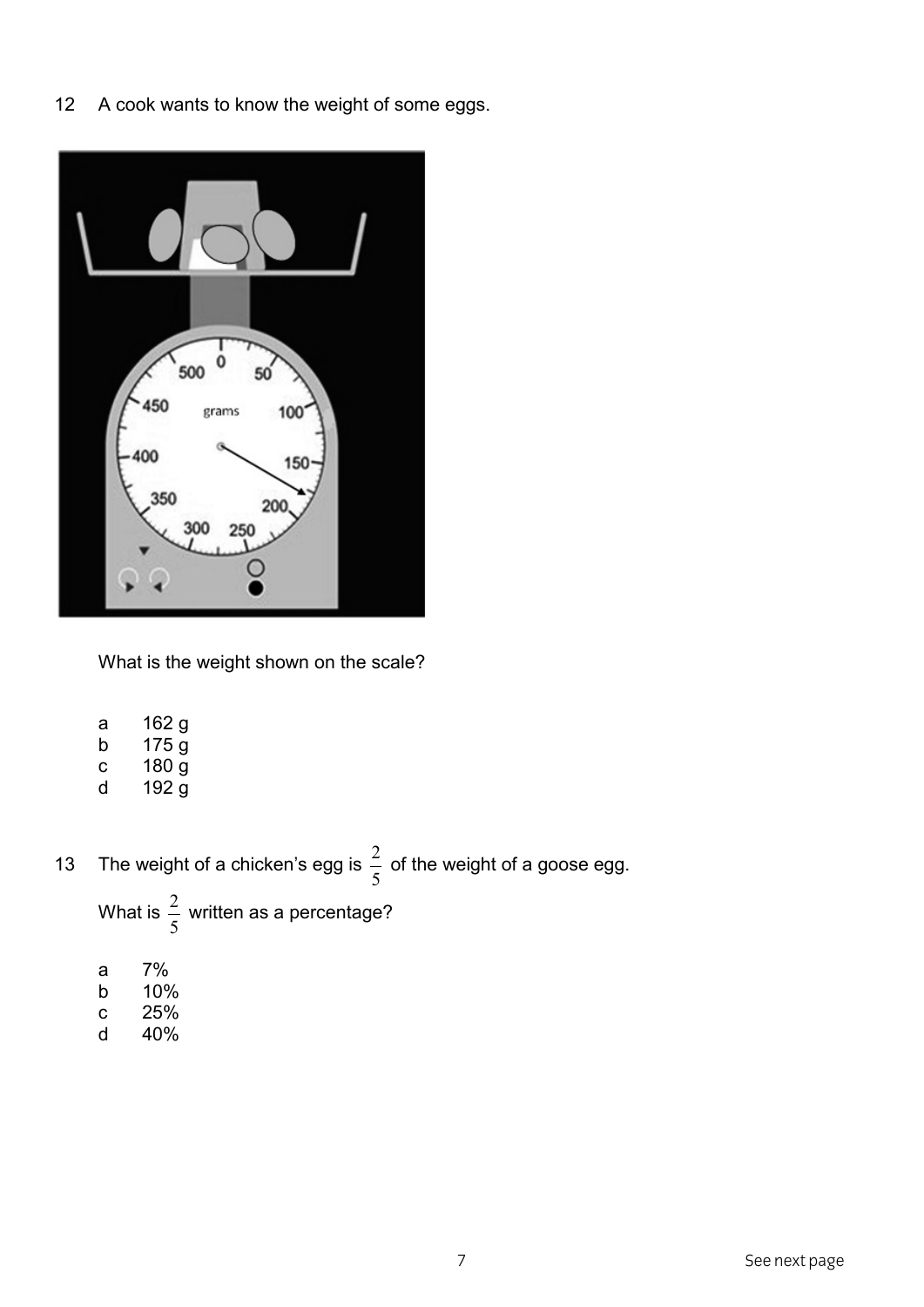#### **Questions 14 to 16 are about a mountain range.**

14 Last year 409300 people visited the Llangors mountain range.

What is 409300 in words?

- a Forty thousand nine hundred and thirty
- b Forty nine thousand three hundred
- c Four hundred and nine thousand three hundred
- d Four million and nine thousand three hundred
- 15 Last year  $\frac{3}{10}$  of the people who visited the mountains climbed to the top.

What is 
$$
\frac{3}{10}
$$
 written as a decimal?  
\na 0.03  
\nb 0.3  
\nc 0.33  
\nd 0.7

16 The thermometer shows the temperature at the top of the mountains in January.



What temperature does the thermometer show?

| а | $5^{\circ}$ C |
|---|---------------|
|   | -<br>--       |

- b  $-5^{\circ}$ C
- c  $-15^{\circ}$ C
- d  $-20^{\circ}$ C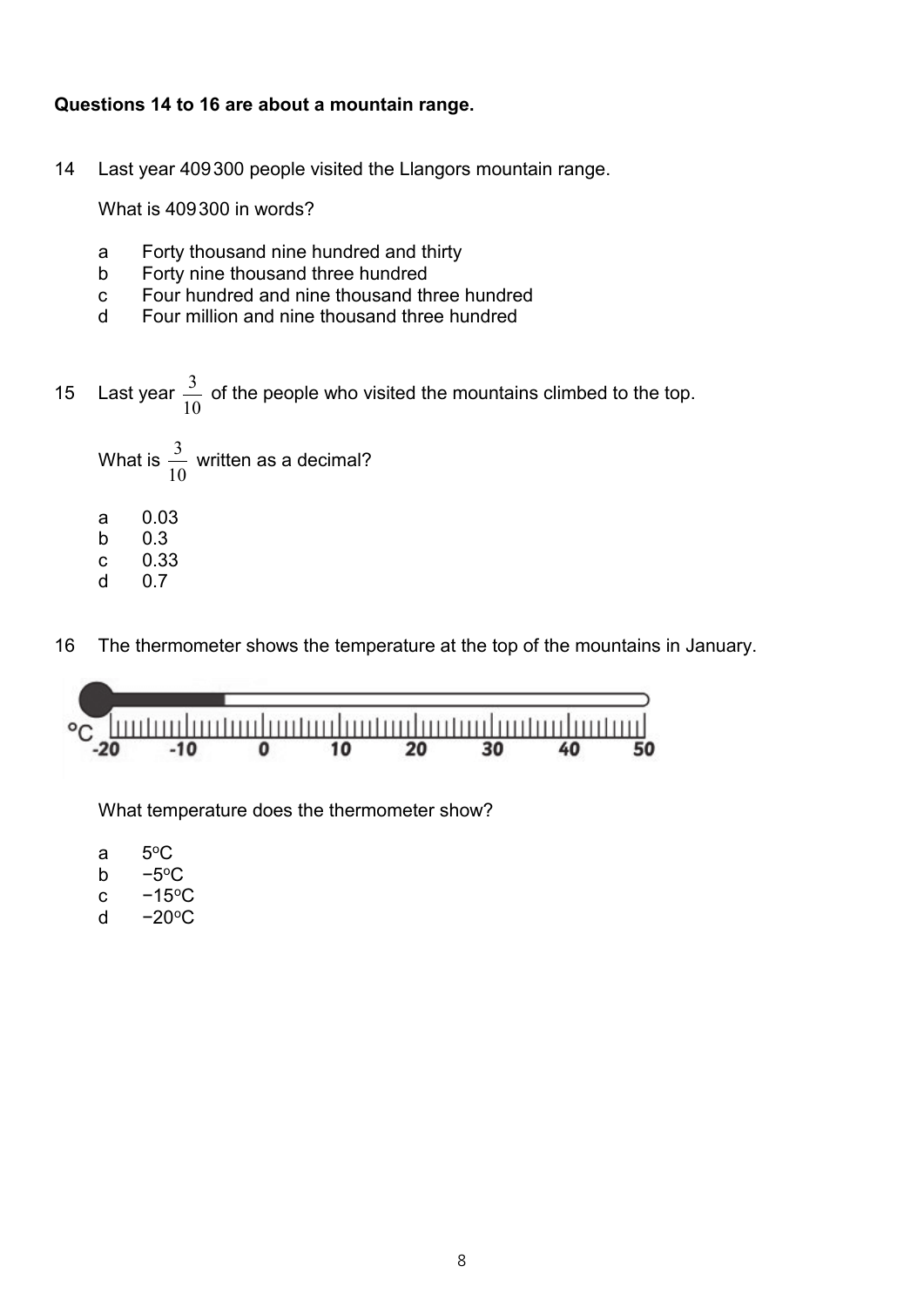Questions 17 to 20 are about a material shop.



It takes 1.4 metres of material to make one blind.  $17$ 

How much material in total is needed to make 4 blinds?

- 4.16 metres  $\mathsf{a}$
- $b$ 4.6 metres
- $\mathbf{C}$ 5.6 metres
- 5.8 metres  $\mathsf{d}$
- A customer buys two pieces of material. 18

One piece is 160 centimetres long and the other is 155 centimetres long.

What is the total length of the material in metres?

- 0.315 metres a
- $b$ 3.15 metres
- 31.5 metres  $\mathbf{C}$
- 315 metres  $\mathsf{d}$